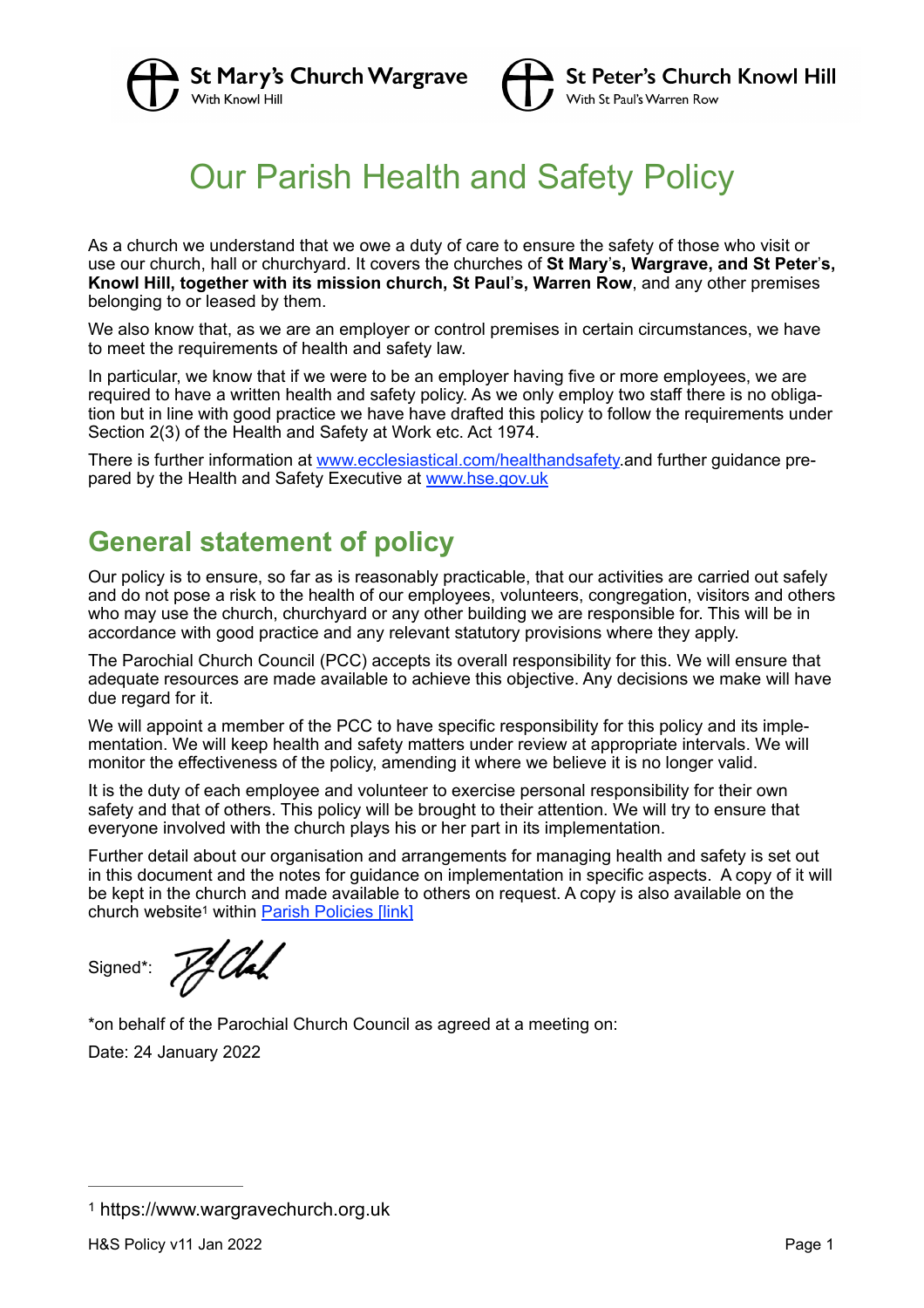# **Organisation and Responsibilities**

The member of the PCC with overall responsibility for implementing our policy is:

#### **Doug Clark**

They will ensure that:

- The standards set out in this policy are implemented and maintained
- Where necessary, specialist health and safety assistance is obtained
- Any hazards reported to them are rectified immediately
- Only competent persons carry out repairs, modifications, inspections and tests
- Any accidents are investigated, recorded and reported if necessary
- Relevant health and safety documents and records are retained
- They keep up to date on health and safety matters relevant to the church
- Set a personal example on matters of health and safety.

The Churchwardens have day-to-day responsibility for implementing our policy. They are:

Wargrave: **Mark Puddy**

#### **Ian Matthews**

#### Knowl Hill: **Sandra Baker**

They will ensure that:

- All employees and volunteers are aware of their health and safety responsibilities.
- Adequate precautions are taken as set out in this policy and related risk assessments.
- Adequate information and training is provided for those that need it.
- Where defects cannot be corrected immediately, interim steps are taken to prevent danger.
- All accidents are reported in-line with the requirements of this policy.
- Advice is sought where clarification is necessary on the implementation of this policy. Set a personal example on matters of health and safety.

All employees and volunteers have a responsibility to cooperate in the implementation of this policy and to take reasonable care of themselves and others while on church business or premises.

They will ensure that they:

- Read this policy and understand what is required of them.
- Complete their work taking any necessary precautions to protect themselves and others.
- Comply with any safety rules, operating instructions and other working procedures.
- Report any hazard, defect or damage, so that this might be dealt with
- Warn any new employees or volunteers of known hazards.
- Attend any training required to enable them to carry out their duties safely.
- Do not undertake any repair or modification unless they are competent to do so
- Report any accident.
- Do not misuse anything provided in the interests of health and safety.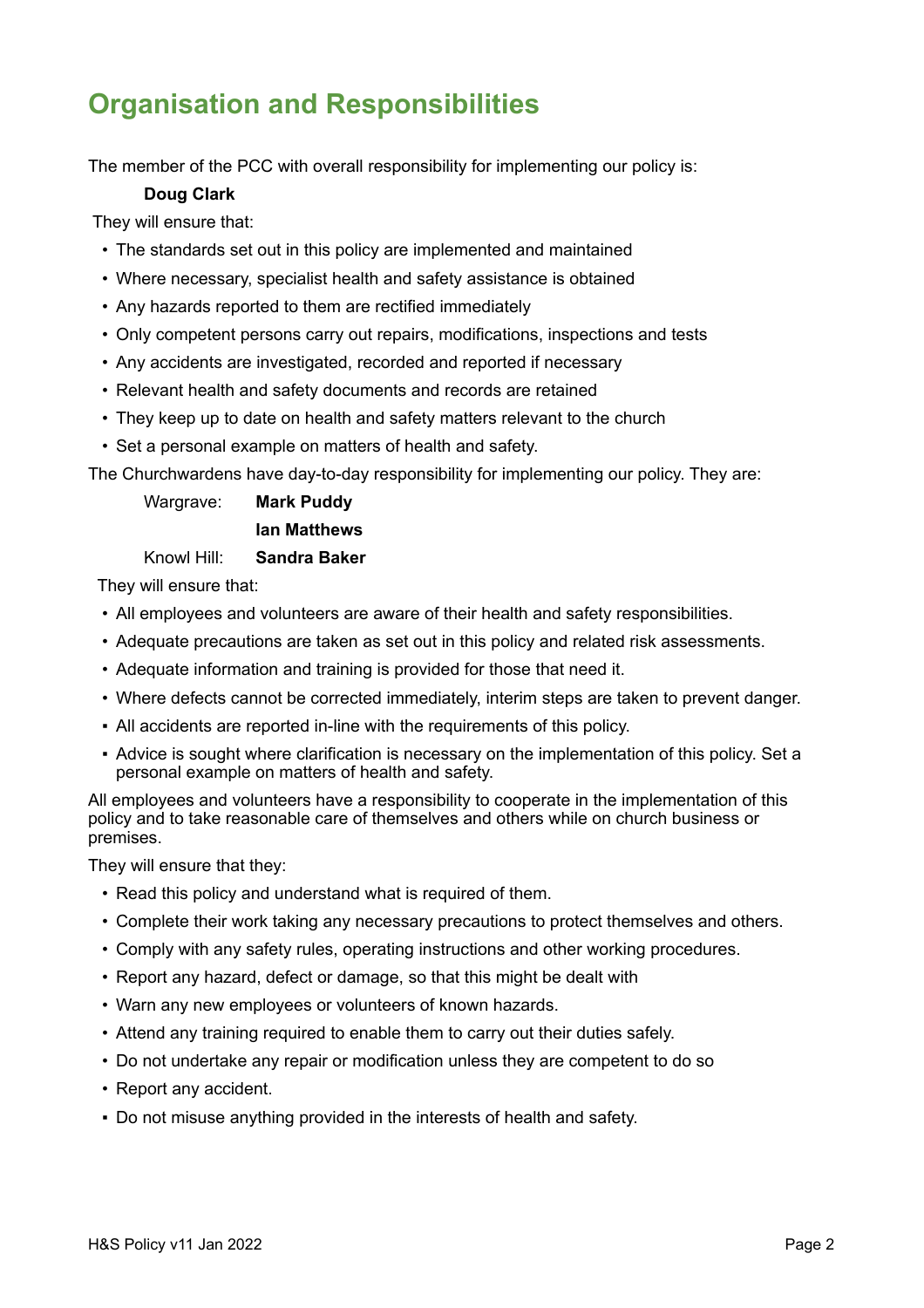## Arrangements

This section sets out our general arrangements for managing health and safety and dealing with specific risks.

## 1. Competent Assistance

Where necessary, we will appoint someone who is competent to assist us in meeting our health and safety obligations.

### 2 Risk Assessment

We will complete risk assessments to identify what we need to do to comply with health and safety law. We will record our findings, implementing any necessary precautions. We will review and revise these where we suspect that they are no longer valid.

## 3. Information and Training

We will provide any necessary information and training for our employees and volunteers in a timely manner. We will keep a record of what is provided. We will also give relevant information to contractors and self-employed people who may need this to complete their work safely.

### 4. First Aid

We will provide adequate first aid facilities including a suitably stocked first aid box and a person who will take charge of the first aid arrangements. We will also provide relevant information for employees and volunteers.

There are first aid boxes at St Mary's located in:

- Adjacent to the South Door entrance
- Parish Office
- The Hannen Room kitchen
- The St Mary's Church Centre kitchen
- The bell-ringing room

There is a first aid box at both St Peter's and St Pauls located by the respective main entrances.

Our person in charge of first aid arrangements is:

#### **Doug Clark**

### 5. Accident Reporting

We will keep an accident book and record details therein. We will report to the enforcing authority and keep records of certain accidents to employees, volunteers and members of the public in accordance with the Reporting of Injuries, Diseases and Dangerous Occurrences Regulations.

Our Accident Book is kept in the Parish Office

Accident report forms are located in the reception areas of all the churches. In St Mary's it covers the body of the church, the vestries and the bell-ringing room; separate report forms are sited in the Hannen Room and the St Mary's Church Centre.

All accidents and incidents in those areas and in the churchyard are to be reported to the person responsible for Health and Safety, or if not available a Church Warden, (via the Church Office where appropriate) and entered on an Accident Report form and, where appropriate, our insurers advised.

The Accident Reports are retained and the accident records are to be regularly reviewed.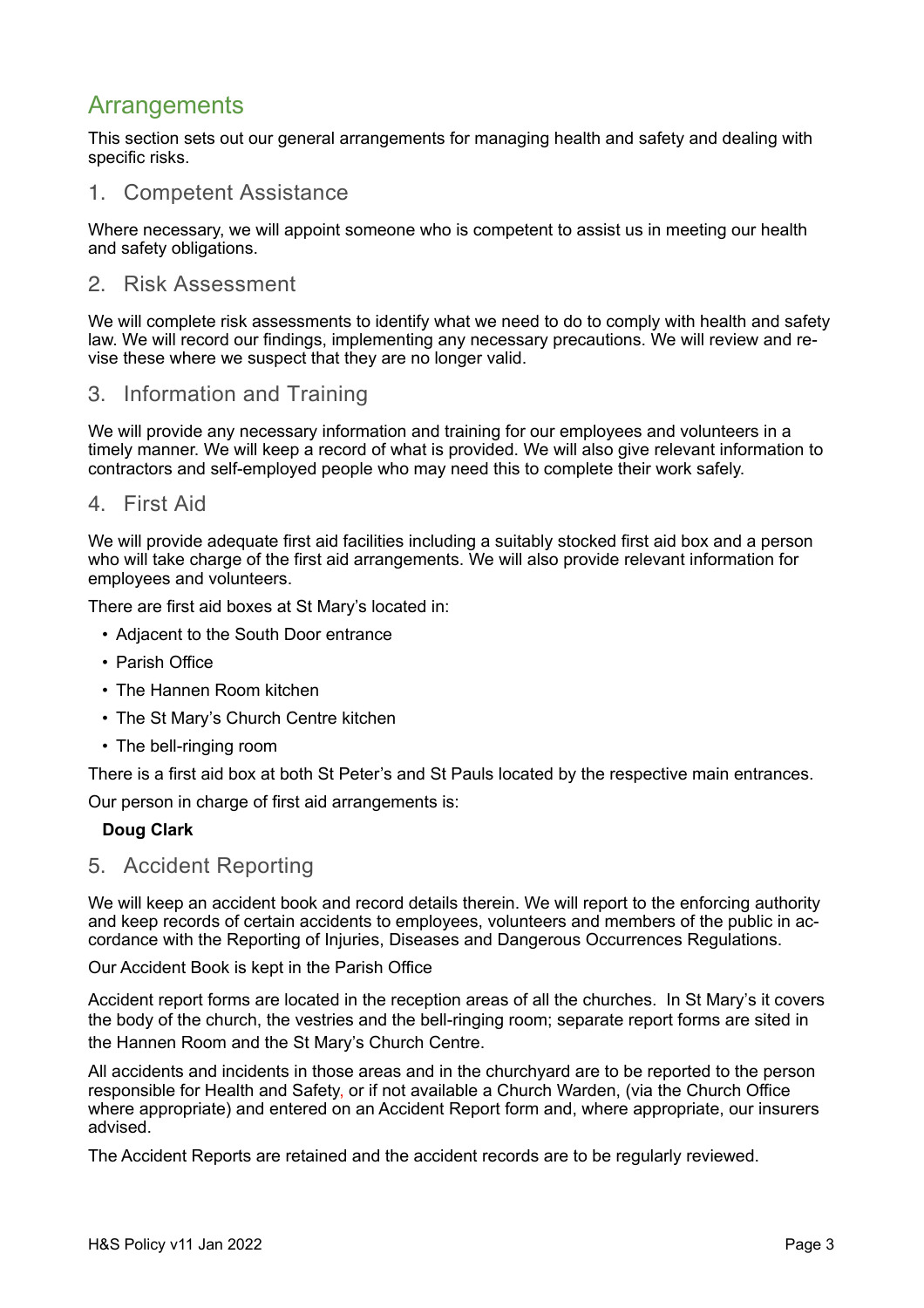## 6. Monitoring

We will make periodic checks to ensure that our precautions remain effective and adequate. We will also ensure that any lifting, work or electrical equipment and church utilities are inspected as necessary to ensure that they remain safe. We will keep records of the checks we make.

## 7. Contractors

If we employ contractors, we make sure that they have their own health & safety policy and public and Employers Liability Insurance by asking to see copies of the relevant documents.

## 8. Record Keeping

Our Health and Safety Risk Assessments, records and other documents are kept in the Parish Office.

## Specific Arrangements

The church website contains guidance and risk assessment templates for specific areas and are considered as supporting documents to this policy document. Please see:

<span id="page-3-1"></span>Guidance and Risk Assessment Templates [Link] [2](#page-3-0)

## Asbestos

We will take steps to identify the presence of asbestos in our buildings and, if so, assess any risk from it. We will then implement any plan to manage that risk. We will also provide relevant information to others who might need it (for example, building contractors). We will keep records of the checks, assessments and plans we have made.

## **Bell Ringing**

We will ensure that adequate precautions are in place to protect bellringers and others who may enter the ringing room and bell chamber. This will include any emergency evacuation procedure, a safe means of heating, the provision of fire extinguishers, the provision of emergency lighting, and the notification of safety procedures to visiting bellringers.

## **Church Buildings**

We will ensure that the fabric of our buildings is regularly inspected to make sure it is safe. Defects will be repaired as soon as is practicable bearing in mind that a faculty may be required. Where necessary, temporary measures will be taken to prevent danger until permanent repairs can be made. This will include glazing.

## Churchyard, Cemetery and Mill Green

We will ensure that boundary walls and gates are kept in good repair. We will have trees inspected by a competent person and have any necessary work carried out to make them safe. Headstones, tombs and monuments will be checked regularly to ensure they are properly maintained. Where our churchyard is formally closed, we will report any concern to the Local Authority or Parish Council.

## Construction Work

Where maintenance, refurbishment and restoration work is planned for our church, we will identify what we need to do to ensure the safety of all those concerned before work starts. We will also de-

<span id="page-3-0"></span> $2$  N.B. Login to the [church website](https://www.wargravechurch.org.uk) to read the documents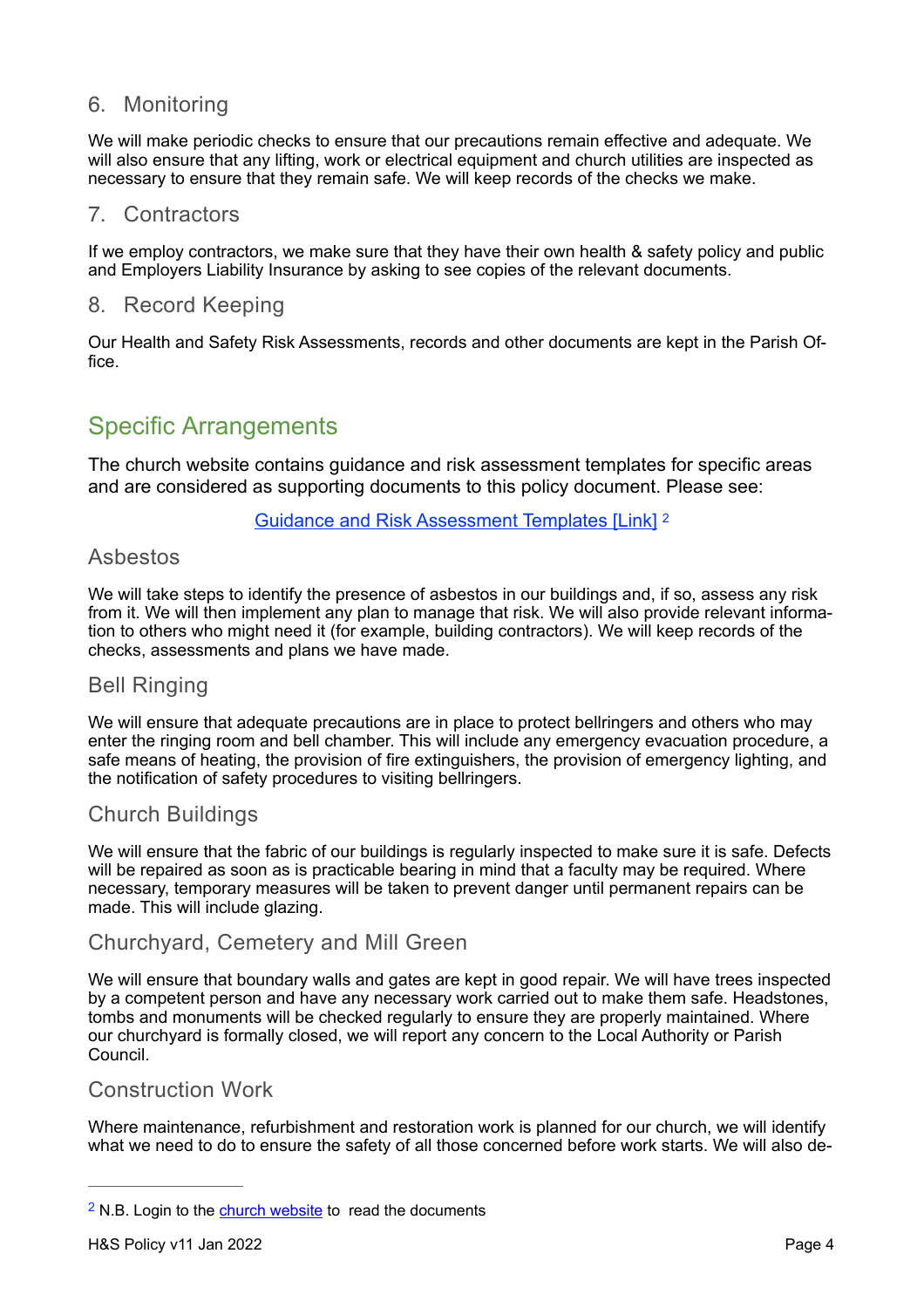termine if we have any responsibilities under the Construction (Design and Management) Regulations and comply with these if necessary.

## Display Screen Equipment

Where our employees and volunteers regularly use computers daily, for continuous periods of an hour or more, we will analyse workstations to identify precautions, implementing these as necessary. We will also provide information, training, eye/eyesight tests (on request) and special spectacles if needed.

## **Electricity**

We will ensure that any electrical system, fixed machine and portable appliances is maintained so as to prevent danger. Any defective equipment will not be used until it is repaired or replaced. We will keep records of the checks made where appropriate.

#### Fvents

Where we intend to hold large or unusual concerts, services and fundraising events, we will identify any risks and additional precautions that are necessary and implement these.

#### Fire

We will complete a specific risk assessment to identify what steps are necessary to prevent, detect and take in the event of a fire. We will record our findings, implementing any necessary precautions. We will provide and maintain fire extinguishers at strategic locations in our buildings. We will provide appropriate fire training for those that have stewarding duties of other relevant duties. We will review and revise these where we suspect that they are no longer valid.

## **Heating Systems**

We will ensure that any oil or gas heating system is suitably maintained and checked annually by a competent person. Any defects found will be corrected immediately and we will keep records of the checks made.

### Hazardous Substances

We only use domestic cleaning or horticultural products, candle oil and petrol. We will ensure that these are stored, used and disposed of in accordance with the manufacturers' instructions taking, any necessary precautions that are specified.

### **Manual Handling**

We will avoid the need for lifting or carrying heavy objects as far as is possible. Where this is not practical, we will make use of lifting aids (such as, trolleys) or other precautions including team lifting.

## Preparation of Food

We will ensure that on those occasions when we prepare food, we use a clean and disinfected work surface, utensils and equipment. We will store food in such a way as to avoid contamination, provide hand-washing facilities and suitable arrangements for the disposal of waste. All those that prepare and serve food will have Level 2 Food Hygiene training. The procedures for the safe operation of the St Mary's Centre Kitchen and records are set out in the manual kept in the kitchen. Storage of foodstuffs is not allowed. Assembly of food cooked elsewhere is permitted where the food preparers have been appropriately trained in food hygiene.

### Slips and Trips

We will implement suitable precautions to prevent slips or trips, taking account of any difficulty the frail, elderly or disabled may have in negotiating access. We will make periodic checks to ensure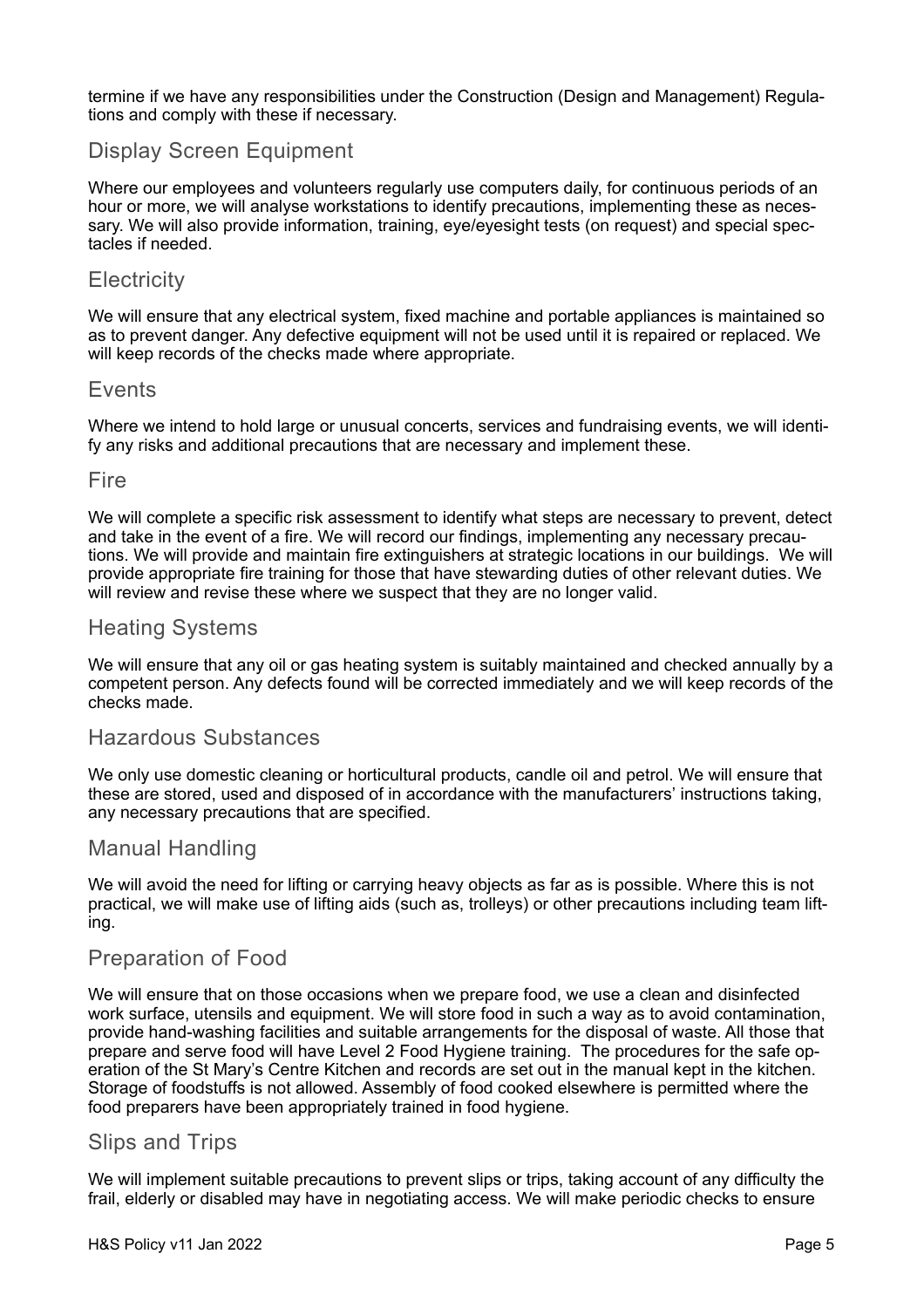that floors, coverings, steps and pathways remain in good condition, free from obstruction and that any precautions (such as, hand rails or lighting) remain adequate. We will correct any defects identified, keeping records of the checks we make. We will have arrangements in place to manage pathways in winter weather.

## Personal safety

A security alarm covers the Parish Office/vestry area with a remote-controlled lock installed on the entrance door from the churchyard. At all times when the Parish Office is in use access through this door is to be controlled. The doors leading from this area to the church are to be kept on the lock when one person is alone in the building. The alarm is to be set whenever the rooms are vacated.

A key list is to be kept for each church covering safe keys and door keys to church premises and identifying the key holders. Keys not in personal custody will be held in a discrete location.

Our policy is to restrict the keeping and handling of cash on the premises to a minimum at all times. When cash in excess of £5,000 or valuables are removed from the premises, or are in transit, at least two able bodied persons must be in attendance at all times. This is an insurance requirement with which we must comply.

#### **Bell Tower Access**

There is limited access to the Bell Tower and roof and the Belfry Checklist on the website gives detailed information. Where we plan to run tower tours, we will review the extant risk assessment and identify any specific precautions that are necessary. This will take account of the size of the tower, the control of movement within the tower, the number of stewards available, and the ease with which persons can safely evacuate the tower in case of emergency. We will then implement these.

## **Working at Height**

Where possible we will try and avoid the need for work at height. Where this is not practicable, we will ensure that any work is properly planned to identify suitable precautions. We will make sure that these are implemented, including the provision of any training and checks to ensure the safety of any equipment used.

### **Work Equipment**

Any work equipment (including any hand tools) we provide will be suitable, in good condition and properly maintained. Where necessary, some equipment (such as, ladders) will be regularly checked to make sure they are safe. We will keep records of any checks we make.

### **Working Alone**

We will identify circumstances where our employees and volunteers work alone, and implement suitable precautions to ensure their safety.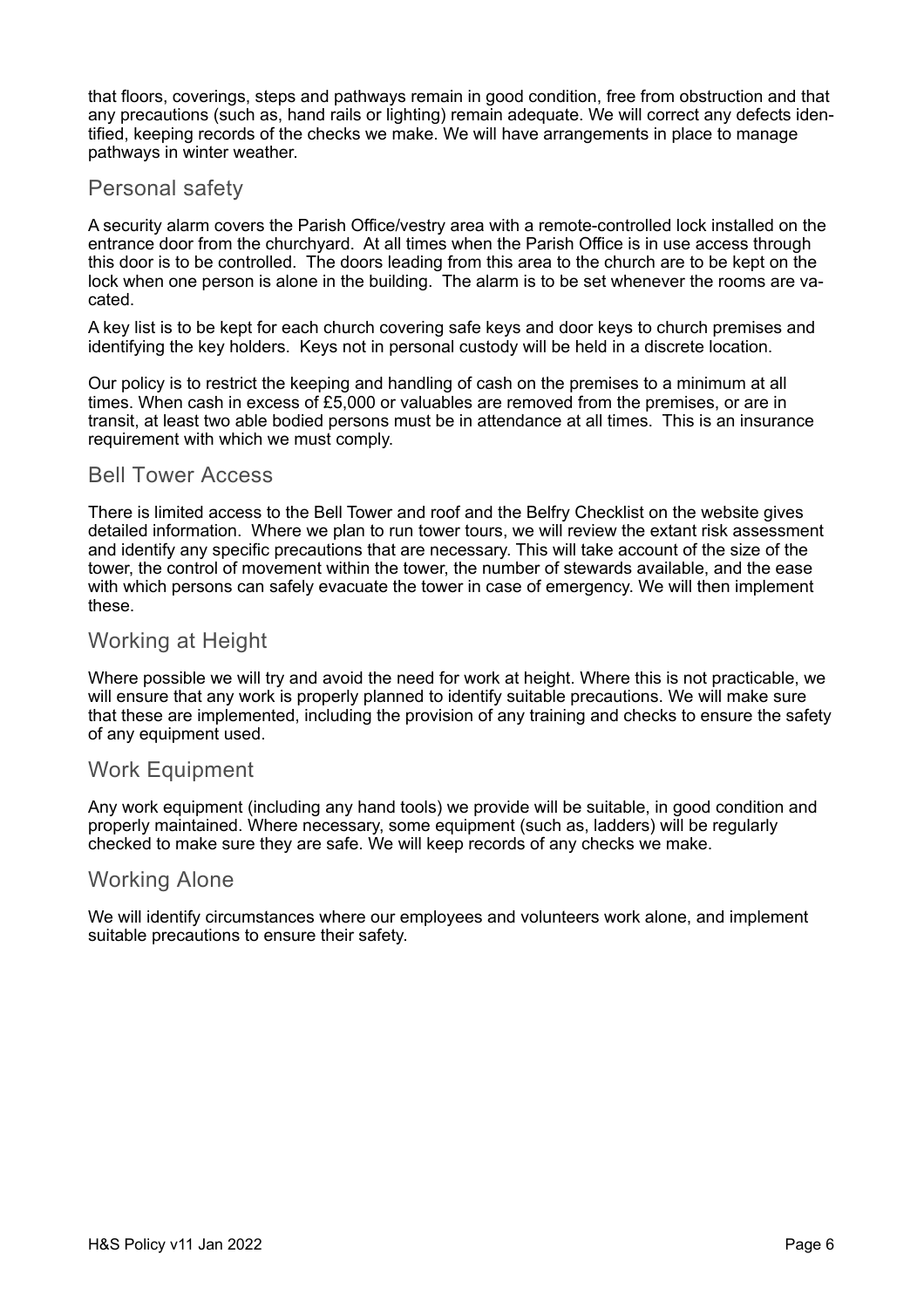# **Document Control**

This document is to be reviewed annually and amended at that time as appropriate prior to presentation to the PCC for ratification and formal signature of the Vicar.

| Version 1   | 20 July 2009  | Initial ratification by PCC                            |
|-------------|---------------|--------------------------------------------------------|
| Version 2   | 25 Jan 2010   | Ratification by PCC                                    |
|             | Jan 2011      | Reviewed                                               |
| Version 2.1 | 22 July 2013  | Amended document ratified by PCC                       |
| Version 3   | 23 Mar 2015   | Amended document ratified by PCC                       |
| Version 4   | 16 May 2016   | Amended document ratified by PCC                       |
| Version 5   | 20 Mar 2017   |                                                        |
| Version 6   | Mar 2018      | Amended and ratified by PCC 21 May 18                  |
| Version 7   | Mar 2019      | Amended                                                |
| Version 8   | Apr 2020      | Amended and ratified by the PCC on 27 Apr 20           |
| Version 9   | Oct 20        | Draft Amendment of Annex A and references (not issued) |
| Version 10  | <b>Nov 20</b> | Total revision and reissue.                            |
| Version 11  | Jan 22        | Review addition of Annex A and reissue                 |
|             |               |                                                        |